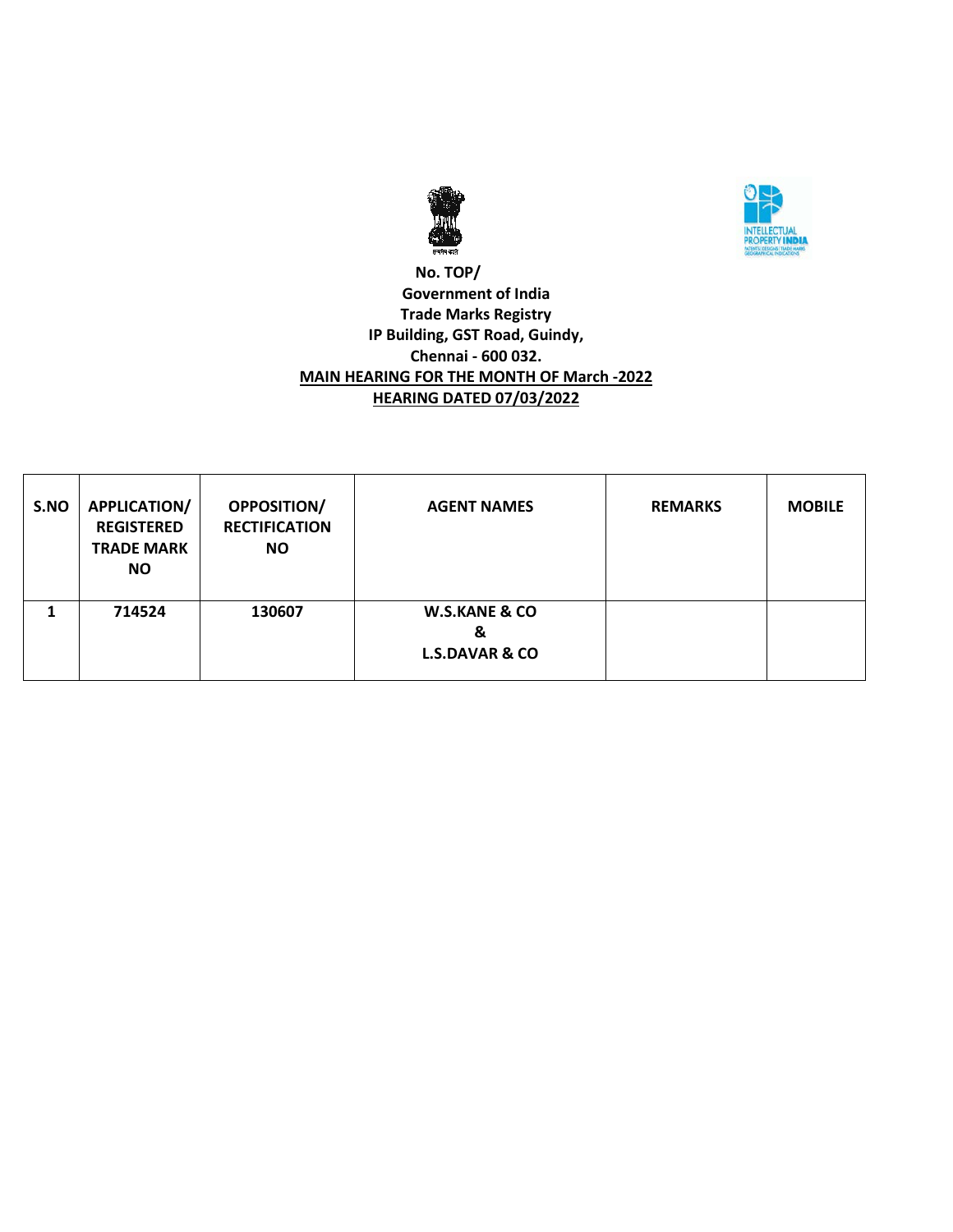



# **No. TOP/ Government of India Trade Marks Registry IP Building, GST Road, Guindy, Chennai - 600 032. OPPOSITION HEARING (TM-5-DELAY, TM-6 DELAY, RULE 45(1) DELAY, RULE 45(1) NOT FILED, RULE 46(1) DELAY, RULE 46(1) NOT FILED & REVIEW PETITION FOR THE MONTH OF March -2022 HEARING DATED 07/03/2022**

| S.NO                    | <b>APPLICATION/</b><br><b>REGISTERED</b><br><b>TRADE MARK</b><br><b>NO</b> | OPPOSITION/<br><b>RECTIFICATION</b><br><b>NO</b> | <b>AGENT NAMES</b>                     | <b>REMARKS</b> | <b>MOBILE</b> |
|-------------------------|----------------------------------------------------------------------------|--------------------------------------------------|----------------------------------------|----------------|---------------|
| 1                       | 4127607                                                                    | 995106                                           | <b>VANCHINATHAN</b>                    |                |               |
|                         |                                                                            |                                                  | &                                      |                |               |
|                         |                                                                            |                                                  | POOJA DODD                             |                |               |
| $\overline{2}$          | 3763559                                                                    | 997544                                           | P.P.A.SAGEER                           |                |               |
|                         |                                                                            |                                                  | &                                      |                |               |
|                         |                                                                            |                                                  | <b>ASHOKA TRADE MARKS CO</b>           |                |               |
| $\overline{\mathbf{3}}$ | 3763559                                                                    | 998902                                           | P.P.A.SAGEER                           |                |               |
|                         |                                                                            |                                                  | &                                      |                |               |
|                         |                                                                            |                                                  | <b>BHANSALI &amp; ASSOCIATES</b>       |                |               |
| 4                       | 4126048                                                                    | 1005542                                          | <b>BELAGODU</b>                        |                |               |
|                         |                                                                            |                                                  | LAKSHMIKANTHRAJSETTY VINAY             |                |               |
|                         |                                                                            |                                                  | &                                      |                |               |
|                         |                                                                            |                                                  | <b>SUNIL KUMAR ADVOCATE</b>            |                |               |
| 5                       | 4138663                                                                    | 1006916                                          | <b>BLA KUMAR CHANDRASEKHARAN &amp;</b> |                |               |
|                         |                                                                            |                                                  | <b>ASSOCIATES</b>                      |                |               |
|                         |                                                                            |                                                  | &                                      |                |               |
|                         |                                                                            |                                                  | <b>TABELETS</b>                        |                |               |
| 6                       | 3723778                                                                    | 1004484                                          | <b>ASHOK KUMAR J.DAGA, ADVOCATE</b>    |                |               |
|                         |                                                                            |                                                  | &                                      |                |               |
|                         |                                                                            |                                                  | <b>MANSON &amp; ASSOCIATES</b>         |                |               |
| $\overline{7}$          | 3710729                                                                    | 1004478                                          | <b>C.VENKATASUBRAMANIAM</b>            |                |               |
|                         |                                                                            |                                                  | &                                      |                |               |
|                         |                                                                            |                                                  | <b>TRADE MARK REGISTRATION</b>         |                |               |
|                         |                                                                            |                                                  | <b>BUREAU</b>                          |                |               |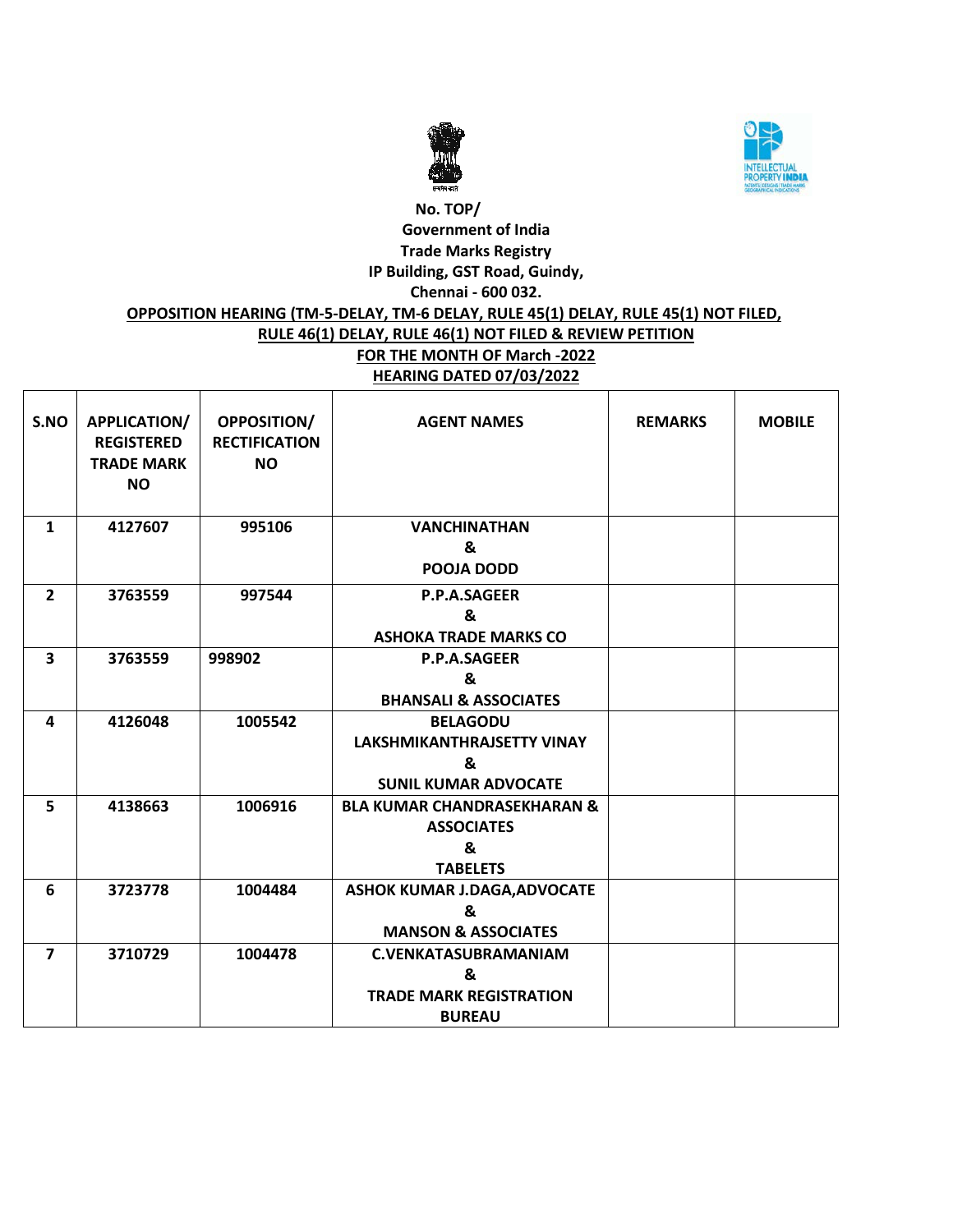| S.NO | APPLICATION/<br><b>REGISTERED</b><br><b>TRADE MARK</b><br><b>NO</b> | <b>OPPOSITION/</b><br><b>RECTIFICATION</b><br><b>NO</b> | <b>AGENT NAMES</b>                                          | <b>REMARKS</b> | <b>MOBILE</b> |
|------|---------------------------------------------------------------------|---------------------------------------------------------|-------------------------------------------------------------|----------------|---------------|
| 8    | 3669239                                                             | 1004354                                                 | <b>LEGACY PARTNERS</b>                                      |                |               |
|      |                                                                     |                                                         | &                                                           |                |               |
|      |                                                                     |                                                         | <b>ANIKET GAUTAM</b>                                        |                |               |
| 9    | 3407232                                                             | 985155                                                  | <b>BANANAIP COUNSELS</b>                                    |                |               |
|      |                                                                     |                                                         | &                                                           |                |               |
|      |                                                                     |                                                         | <b>NADAR VENNILA</b>                                        |                |               |
| 10   | 3407232                                                             | 990145                                                  | <b>BANANAIP COUNSELS</b><br>&                               |                |               |
|      |                                                                     |                                                         | <b>W.S.KANE &amp; CO</b>                                    |                |               |
| 11   | 2745971                                                             | 1004011                                                 | <b>BAGHYA RAGHAVAN</b><br>&<br><b>G.S.RIJHWANI &amp; CO</b> |                |               |
| 12   | 3346325                                                             | 995268                                                  | <b>ALTACIT GLOBAL</b><br>&<br><b>R.K.DEWAN &amp; CO</b>     |                |               |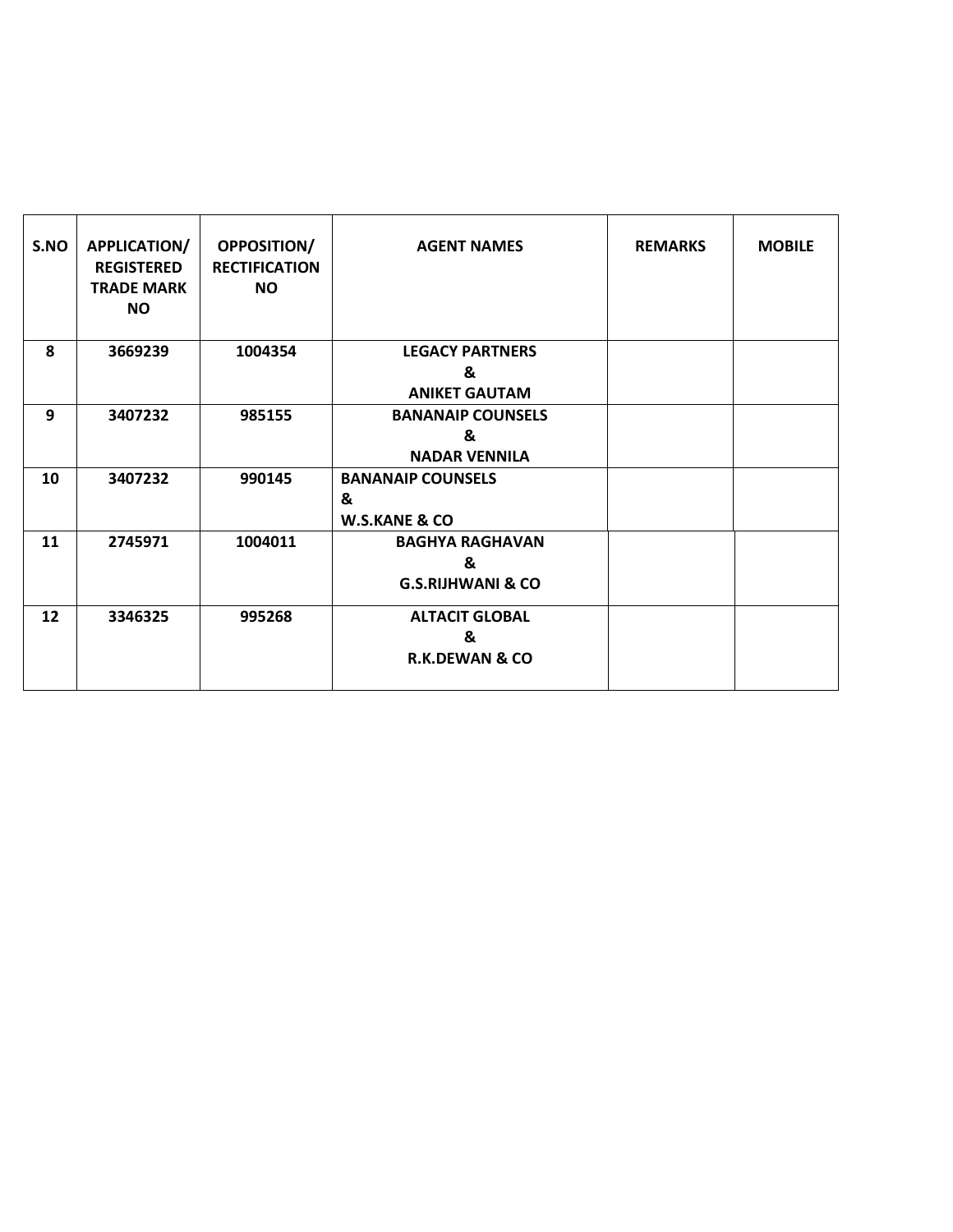



### **No. TOP/ Government of India Trade Marks Registry IP Building, GST Road, Guindy, Chennai - 600 032. MAIN HEARING FOR THE MONTH OF March -2022 HEARING DATED 08/03/2022**

| S.NO | <b>APPLICATION/</b><br><b>REGISTERED</b><br><b>TRADE MARK</b><br><b>NO</b> | <b>OPPOSITION/</b><br><b>RECTIFICATION</b><br><b>NO</b> | <b>AGENT NAMES</b>                                    | <b>REMARKS</b> | <b>MOBILE</b> |
|------|----------------------------------------------------------------------------|---------------------------------------------------------|-------------------------------------------------------|----------------|---------------|
|      | 923055                                                                     | 806452                                                  | <b>A.V.NATHAN ASSOCIATES</b><br>&<br><b>P.K.ARORA</b> |                |               |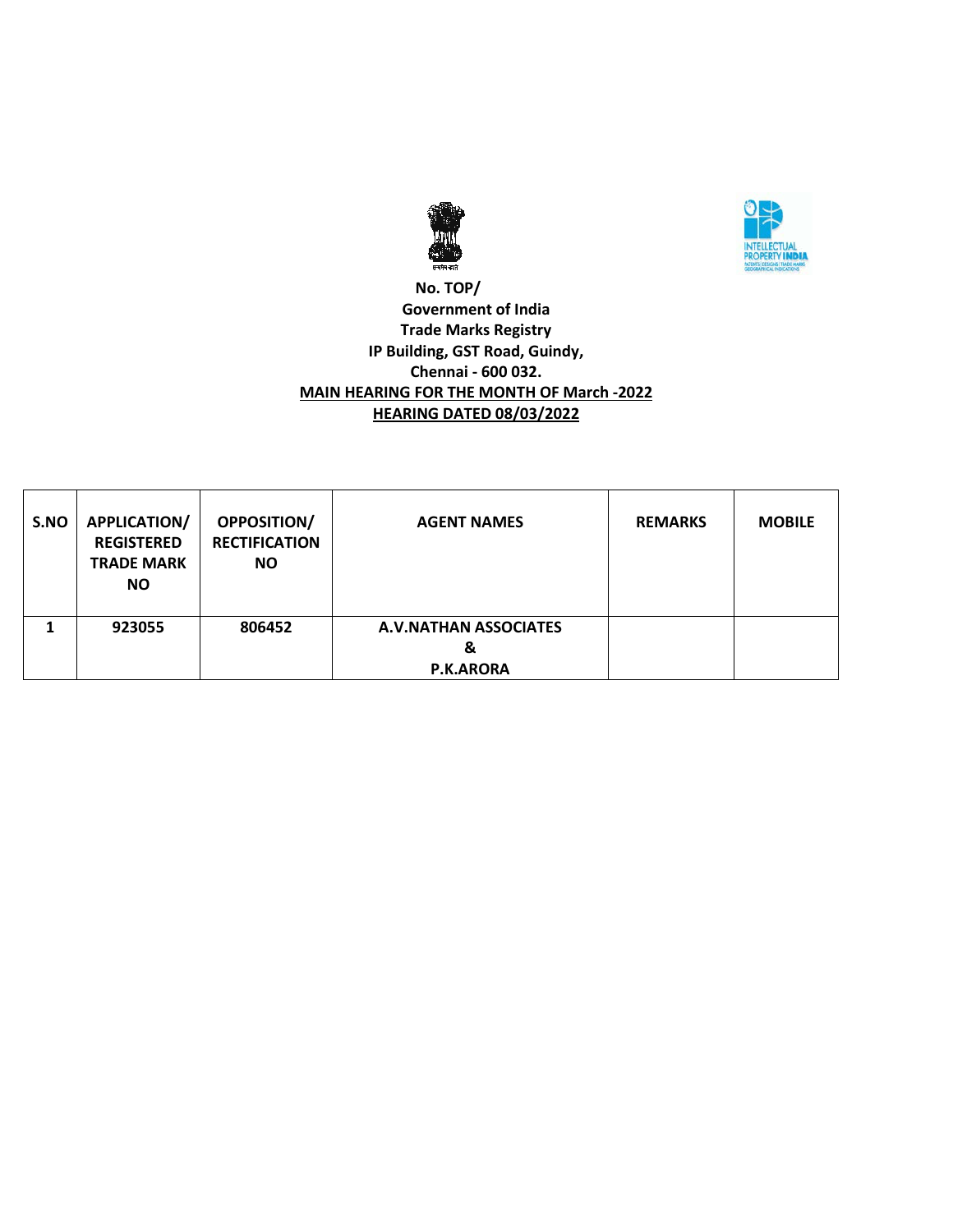



# **No. TOP/ Government of India Trade Marks Registry IP Building, GST Road, Guindy, Chennai - 600 032. OPPOSITION HEARING (TM-5-DELAY, TM-6 DELAY, RULE 45(1) DELAY, RULE 45(1) NOT FILED, RULE 46(1) DELAY, RULE 46(1) NOT FILED & REVIEW PETITION FOR THE MONTH OF March -2022 HEARING DATED 08/03/2022**

| S.NO                    | <b>APPLICATION/</b><br><b>REGISTERED</b><br><b>TRADE MARK</b><br><b>NO</b> | <b>OPPOSITION/</b><br><b>RECTIFICATION</b><br><b>NO</b> | <b>AGENT NAMES</b>                                                           | <b>REMARKS</b> | <b>MOBILE</b> |
|-------------------------|----------------------------------------------------------------------------|---------------------------------------------------------|------------------------------------------------------------------------------|----------------|---------------|
| $\mathbf{1}$            | 3528379                                                                    | 928261                                                  | <b>SAIKRISHNA &amp; ASSOCIATES</b><br>&<br><b>SANJEEV SHRIKANT NIPHADKAR</b> |                |               |
| $\overline{2}$          | 3399897                                                                    | 985393                                                  | <b>ANZAR MA</b><br>&<br><b>L.S.DAVAR &amp; CO</b>                            |                |               |
| $\overline{\mathbf{3}}$ | 2555688                                                                    | 859424                                                  | <b>MEGHA ASHOK GAWDE</b><br>&<br><b>MAHTTA &amp; CO</b>                      |                |               |
| 4                       | 3871801                                                                    | 962250                                                  | <b>PRG ASSOCIATES</b><br>&<br><b>KHAITAN &amp; CO</b>                        |                |               |
| 5                       | 2932984                                                                    | 963417                                                  | <b>LE INTELLIGENSIA</b><br>&<br><b>C.DANIEL &amp; GLADYS</b>                 |                |               |
| 6                       | 3218875                                                                    | 985525                                                  | <b>L.R.SWAMI CO</b><br>&<br><b>V.SATHISH</b>                                 |                |               |
| $\overline{7}$          | 2547771                                                                    | 941177                                                  | <b>C.VENKATASUBRAMANIAM</b><br>&<br><b>P.K.ARORA</b>                         |                |               |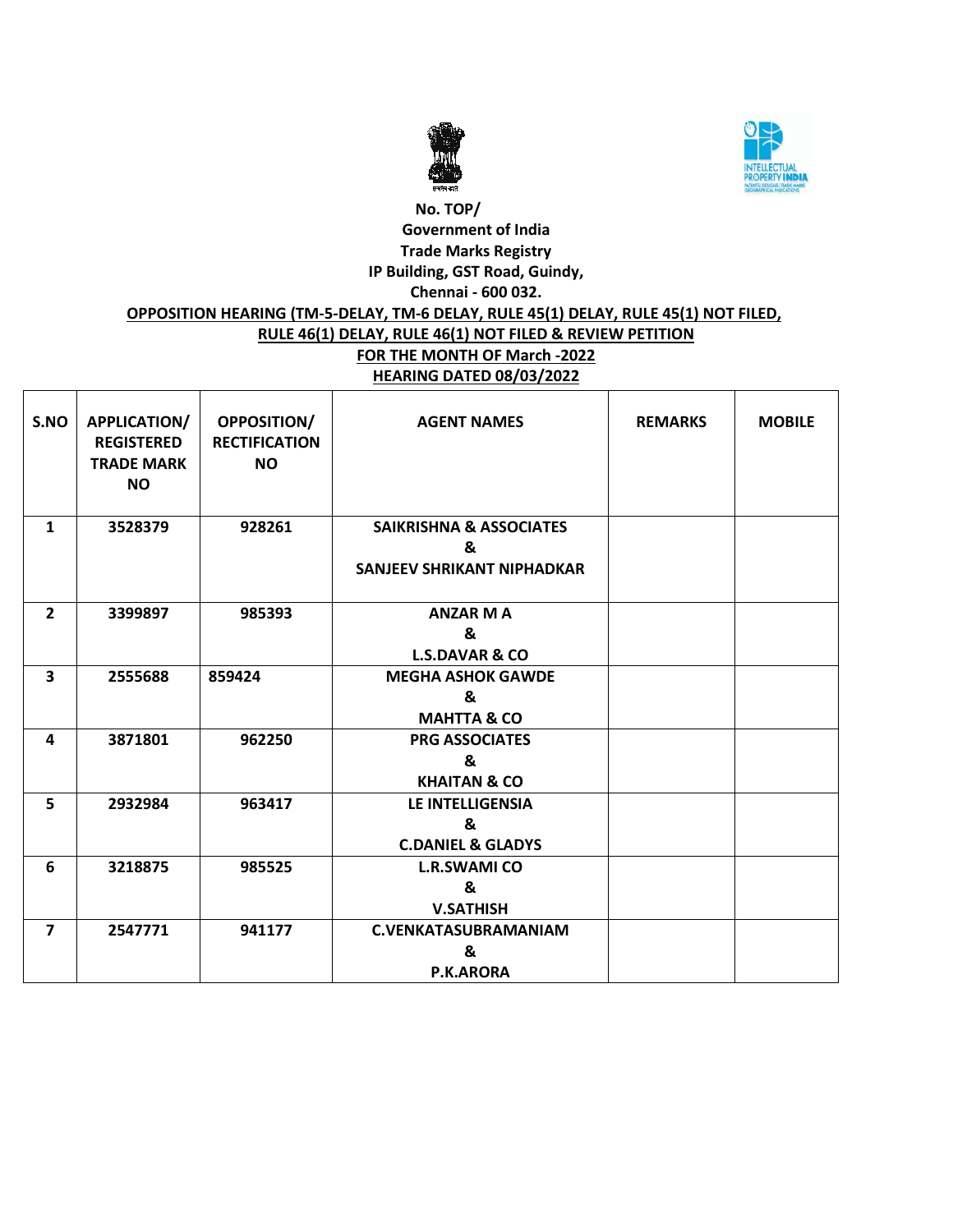| S.NO | APPLICATION/<br><b>REGISTERED</b><br><b>TRADE MARK</b><br><b>NO</b> | <b>OPPOSITION/</b><br><b>RECTIFICATION</b><br><b>NO</b> | <b>AGENT NAMES</b>                                                                        | <b>REMARKS</b> | <b>MOBILE</b> |
|------|---------------------------------------------------------------------|---------------------------------------------------------|-------------------------------------------------------------------------------------------|----------------|---------------|
| 8    | 3601509                                                             | 929429                                                  | <b>G.PARAMESH</b><br>&<br><b>A.V.NATHAN ASSOCIATES</b>                                    |                |               |
| 9    | 3988155                                                             | 984942                                                  | <b>SAI RANJANA DONGARKAR &amp;</b><br><b>M.JAYA PRASAD</b><br>&<br><b>MAHTTA &amp; CO</b> |                |               |
| 10   | 2967030                                                             | 967933                                                  | <b>L.R.SWAMI CO</b><br>&<br><b>IPR LAW ASSOCIATES</b>                                     |                |               |
| 11   | 3634593                                                             | 922494                                                  | <b>LEGACY PARTNERS</b><br>&<br><b>KAYSER AND COMPANY</b>                                  |                |               |
| 12   | 3026168                                                             | 966148                                                  | LE INTELLIGENSIA<br>&<br><b>GAURAV SONI, ADVOCATE</b>                                     |                |               |
| 13   | 3191520                                                             | 971954                                                  | THE ACME COMPANY<br>&<br><b>R.SUBRAMANIYAN</b>                                            |                |               |
| 14   | 3144712                                                             | 967219                                                  | LE INTELLIGENSIA<br>&<br><b>GAURAV SONI, ADVOCATE</b>                                     |                |               |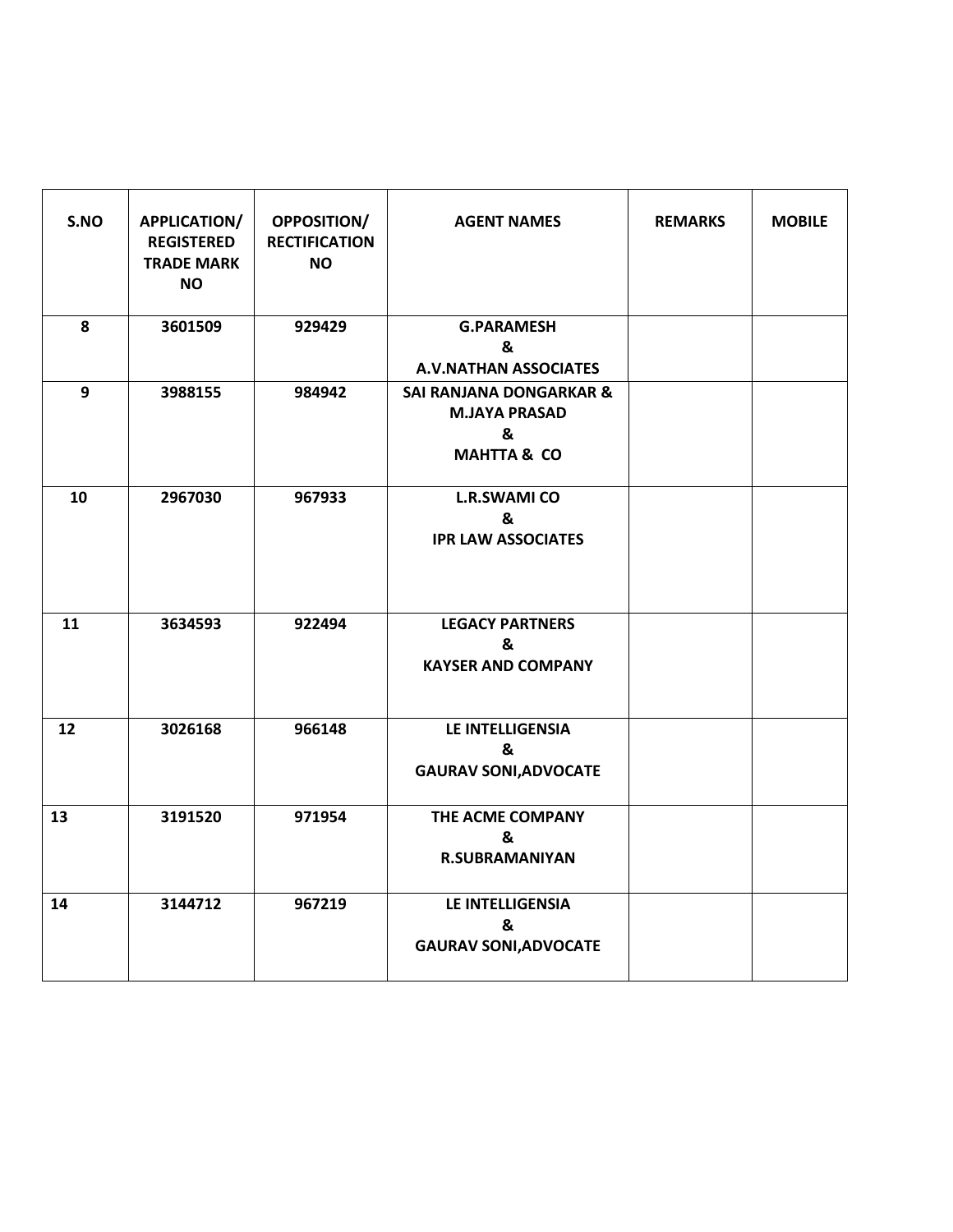



### **No. TOP/ Government of India Trade Marks Registry IP Building, GST Road, Guindy, Chennai - 600 032. MAIN HEARING FOR THE MONTH OF March -2022 HEARING DATED 09/03/2022**

| S.NO | <b>APPLICATION/</b><br><b>REGISTERED</b><br><b>TRADE MARK</b><br><b>NO</b> | <b>OPPOSITION/</b><br><b>RECTIFICATION</b><br><b>NO</b> | <b>AGENT NAMES</b>                                                | <b>REMARKS</b> | <b>MOBILE</b> |
|------|----------------------------------------------------------------------------|---------------------------------------------------------|-------------------------------------------------------------------|----------------|---------------|
|      | 970584                                                                     | 171213                                                  | <b>P.C.N.RAGHUPATHY</b><br>&<br><b>DELHI REGISTRATION SERVICE</b> |                |               |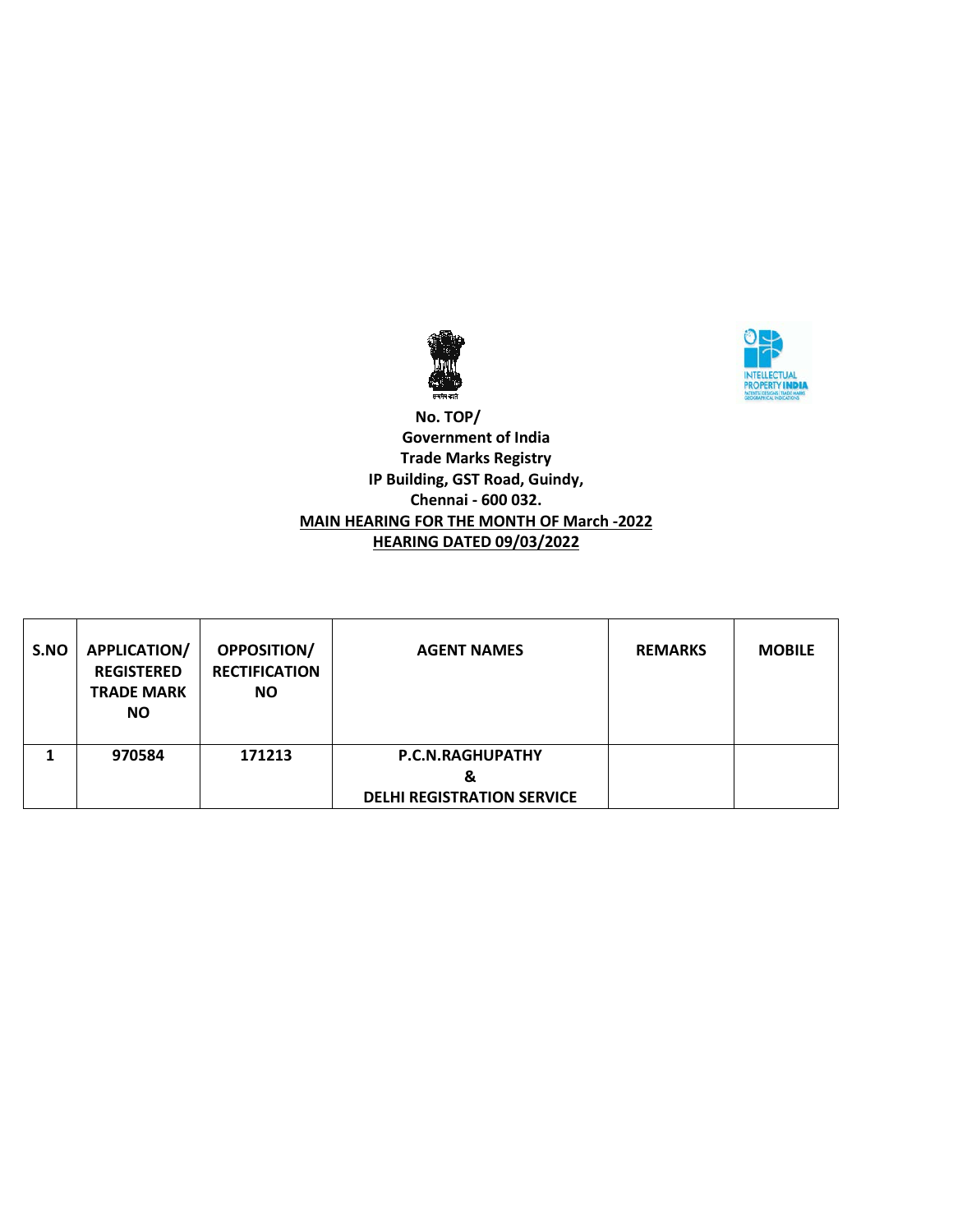



# **No. TOP/ Government of India Trade Marks Registry IP Building, GST Road, Guindy, Chennai - 600 032. OPPOSITION HEARING (TM-5-DELAY, TM-6 DELAY, RULE 45(1) DELAY, RULE 45(1) NOT FILED, RULE 46(1) DELAY, RULE 46(1) NOT FILED & REVIEW PETITION FOR THE MONTH OF March -2022 HEARING DATED 09/03/2022**

| S.NO           | <b>APPLICATION/</b><br><b>REGISTERED</b><br><b>TRADE MARK</b><br><b>NO</b> | OPPOSITION/<br><b>RECTIFICATION</b><br><b>NO</b> | <b>AGENT NAMES</b>                                      | <b>REMARKS</b> | <b>MOBILE</b> |
|----------------|----------------------------------------------------------------------------|--------------------------------------------------|---------------------------------------------------------|----------------|---------------|
| $\mathbf{1}$   | 2744407                                                                    | 943179                                           | <b>V.BALAKRISHNAN</b>                                   |                |               |
|                |                                                                            |                                                  | &<br><b>JAYASHRUTI HARIPRASADBHAI</b><br><b>ACHARYA</b> |                |               |
| $\overline{2}$ | 2904275                                                                    | 911853                                           | <b>C.VENKATASUBARAMANIAM</b>                            |                |               |
|                |                                                                            |                                                  | &<br><b>RAMDEV FOOD PRODUCTS PVT LTD</b>                |                |               |
| 3              | 3991043                                                                    | 986209                                           | <b>G.RAMJI</b><br>&                                     |                |               |
|                |                                                                            |                                                  | <b>MANOJ V.GEORGE</b>                                   |                |               |
| 4              | 3063462                                                                    | 962887                                           | <b>N.RANGARAJAN</b>                                     |                |               |
|                |                                                                            |                                                  | &<br><b>WORLDWIDE INTELLEC</b>                          |                |               |
| 5              | 3268607                                                                    | 929041                                           | <b>C.VENKATASUBARAMANIAM</b>                            |                |               |
|                |                                                                            |                                                  | &<br><b>R.K.DEWAN &amp; CO</b>                          |                |               |
| 6              | 2739452                                                                    | 944203                                           | <b>SANDIP KUMAR CHAKRABORTY</b>                         |                |               |
|                |                                                                            |                                                  | &                                                       |                |               |
|                |                                                                            |                                                  | <b>PARKAR &amp; PARKAR</b>                              |                |               |
| $\overline{7}$ | 3325563                                                                    | 877077                                           | <b>MARKS &amp; RIGHTS</b>                               |                |               |
|                |                                                                            |                                                  | &                                                       |                |               |
|                |                                                                            |                                                  | <b>VISHESH AND ASSOCIATES</b>                           |                |               |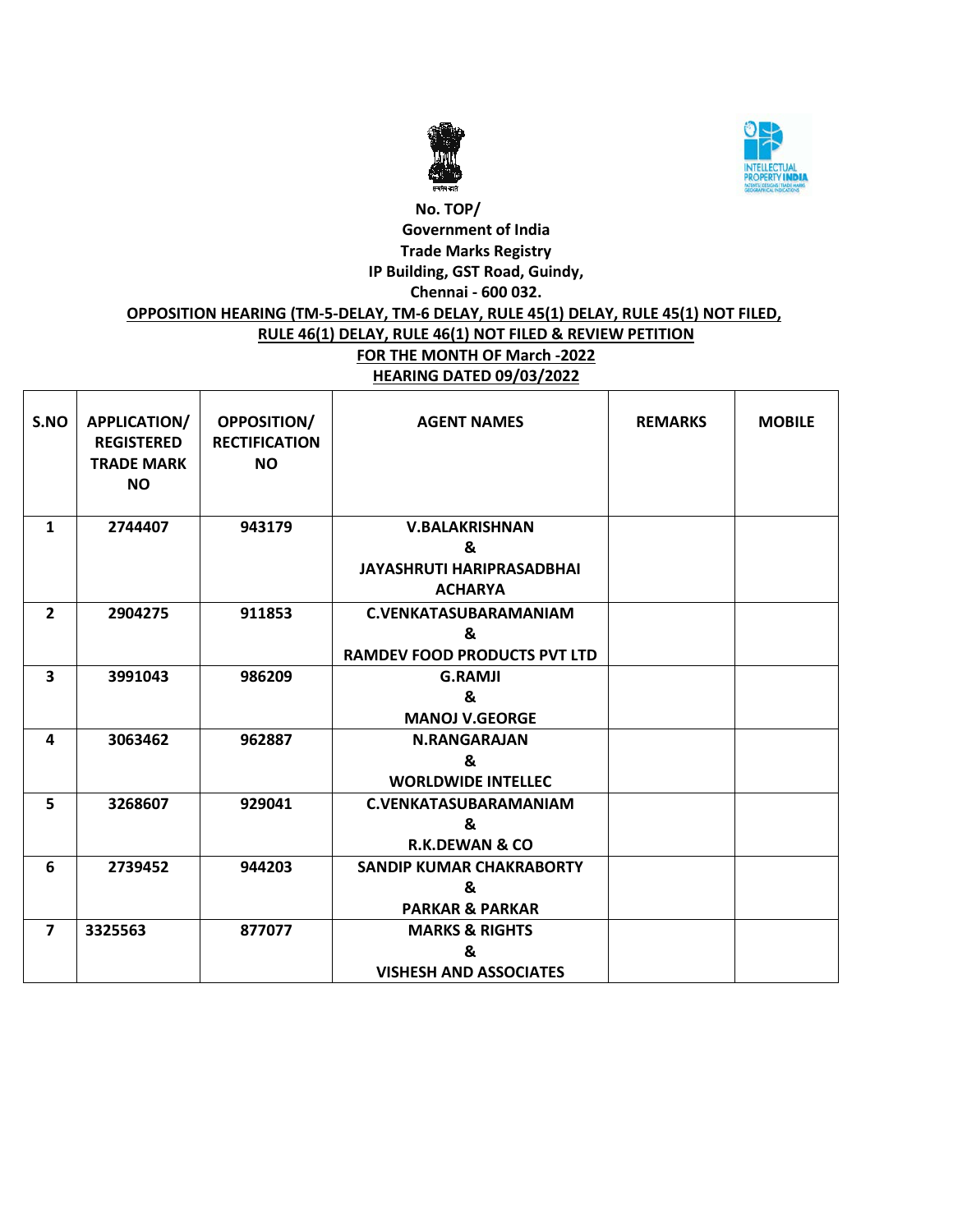| S.NO | <b>APPLICATION/</b><br><b>REGISTERED</b><br><b>TRADE MARK</b><br><b>NO</b> | <b>OPPOSITION/</b><br><b>RECTIFICATION</b><br>NO. | <b>AGENT NAMES</b>                                                   | <b>REMARKS</b> | <b>MOBILE</b> |
|------|----------------------------------------------------------------------------|---------------------------------------------------|----------------------------------------------------------------------|----------------|---------------|
| 8    | 2413567                                                                    | 938582                                            | <b>KHAITAN &amp; CO</b><br>&<br>RAGHURAM CHADALAVADA                 |                |               |
| 9    | 2059859                                                                    | 842492                                            | PHOENIX BIOLOGICALS PVT LTD<br>&<br><b>VBH LIFE SCIENCES LIMITED</b> |                |               |
| 10   | 3669298                                                                    | 940720                                            | <b>S VARSHA</b><br>&<br><b>TRADE MARK PROTEC CO</b>                  |                |               |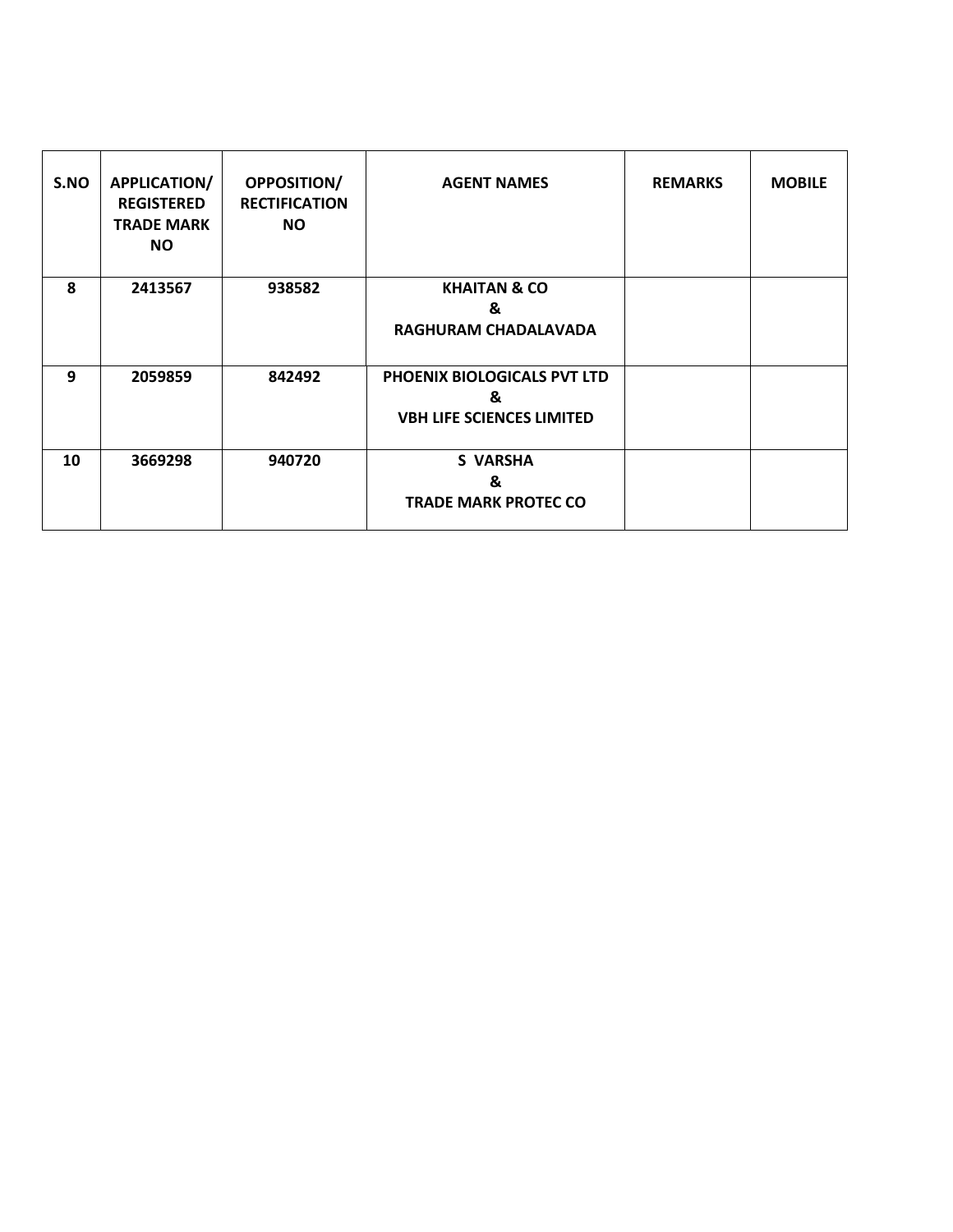



### **No. TOP/ Government of India Trade Marks Registry IP Building, GST Road, Guindy, Chennai - 600 032. MAIN HEARING FOR THE MONTH OF MARCH 2022 HEARING DATED 10/03/2022**

| S.NO                    | APPLICATION/<br><b>REGISTERED</b><br><b>TRADE MARK</b><br><b>NO</b> | <b>OPPOSITION/</b><br><b>RECTIFICATION</b><br><b>NO</b> | <b>AGENT NAMES</b>               | <b>REMARKS</b> | <b>MOBILE</b> |
|-------------------------|---------------------------------------------------------------------|---------------------------------------------------------|----------------------------------|----------------|---------------|
| $\mathbf{1}$            | 4141991                                                             | 1004136                                                 | <b>KRIA LAW</b><br>&             |                |               |
|                         |                                                                     |                                                         | <b>SUMITHA VEBHU</b>             |                |               |
| $\overline{2}$          | 4153870                                                             | 1005223                                                 | <b>VINOD KUMAR PU</b>            |                |               |
|                         |                                                                     |                                                         | &                                |                |               |
|                         |                                                                     |                                                         | <b>PRADEESH P.L</b>              |                |               |
| $\overline{\mathbf{3}}$ | 4194300                                                             | 1005425                                                 | <b>G.RAMJI, ADVOCATE</b>         |                |               |
|                         |                                                                     |                                                         | &                                |                |               |
|                         |                                                                     |                                                         | <b>SHUKLA TRADE MARK COMPANY</b> |                |               |
| 4                       | 1869817                                                             | 776999                                                  | <b>G.RAMJI, ADVOCATE</b>         |                |               |
|                         |                                                                     |                                                         | &                                |                |               |
|                         |                                                                     |                                                         | <b>ANAND AND ANAND</b>           |                |               |
| 5                       | 1869815                                                             | 777001                                                  | <b>G.RAMJI, ADVOCATE</b>         |                |               |
|                         |                                                                     |                                                         | &                                |                |               |
|                         |                                                                     |                                                         | <b>ANAND AND ANAND</b>           |                |               |
| 6                       | 1869814                                                             | 777002                                                  | <b>G.RAMJI, ADVOCATE</b>         |                |               |
|                         |                                                                     |                                                         | &                                |                |               |
|                         |                                                                     |                                                         | <b>ANAND AND ANAND</b>           |                |               |
| $\overline{\mathbf{z}}$ | 1845310                                                             | 809992                                                  | <b>G.RAMJI, ADVOCATE</b>         |                |               |
|                         |                                                                     |                                                         | &                                |                |               |
|                         |                                                                     |                                                         | <b>ANAND AND ANAND</b>           |                |               |
| 8                       | 1869816                                                             | 777000                                                  | <b>G.RAMJI, ADVOCATE</b>         |                |               |
|                         |                                                                     |                                                         | &                                |                |               |
|                         |                                                                     |                                                         | <b>ANAND AND ANAND</b>           |                |               |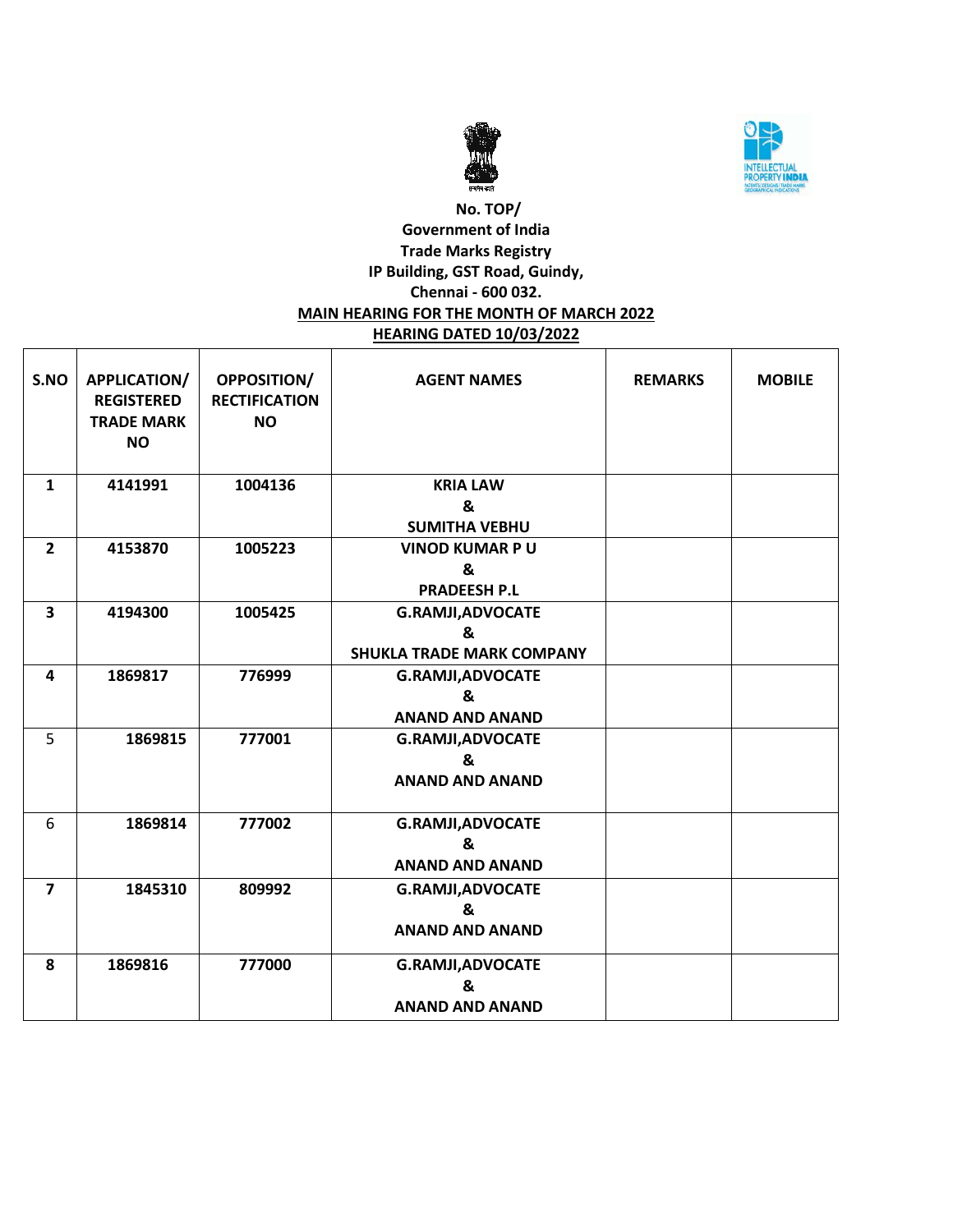| S.NO | APPLICATION/<br><b>REGISTERED</b><br><b>TRADE MARK</b> | <b>OPPOSITION/</b><br><b>RECTIFICATION</b><br><b>NO</b> | <b>AGENT NAMES</b>                                                               | <b>REMARKS</b> | <b>MOBILE</b> |
|------|--------------------------------------------------------|---------------------------------------------------------|----------------------------------------------------------------------------------|----------------|---------------|
| 9    | 3812656                                                | 1005232                                                 | <b>SURANA AND SURANA</b><br>&<br><b>MISSION LEGAL ADVOCATE</b>                   |                |               |
| 10   | 3574303                                                | 1004541                                                 | <b>A.V.NATHAN ASSOCIATES</b><br>&<br>A K ASSOCIATE                               |                |               |
| 11   | 3933823                                                | 1004812                                                 | <b>K.RADHAKRISHNAN NAIR</b><br>&<br><b>TYAGI CERTIFICATIONS</b>                  |                |               |
| 12   | 1576790                                                | 260680                                                  | <b>KOCHHAR &amp; CO</b><br>&<br><b>SINGHANIA &amp; CO</b>                        |                |               |
| 13   | 3521336                                                | 927150                                                  | <b>C.PRAKASH</b><br>&<br><b>BUDDHA PAL &amp;</b><br><b>ASSOCIATES</b>            |                |               |
| 14   | 3805909                                                | 952640                                                  | <b>LAWYER'S ARCADE</b><br>&<br><b>SUSHANT M.SINGH &amp;</b><br><b>ASSOCIATES</b> |                |               |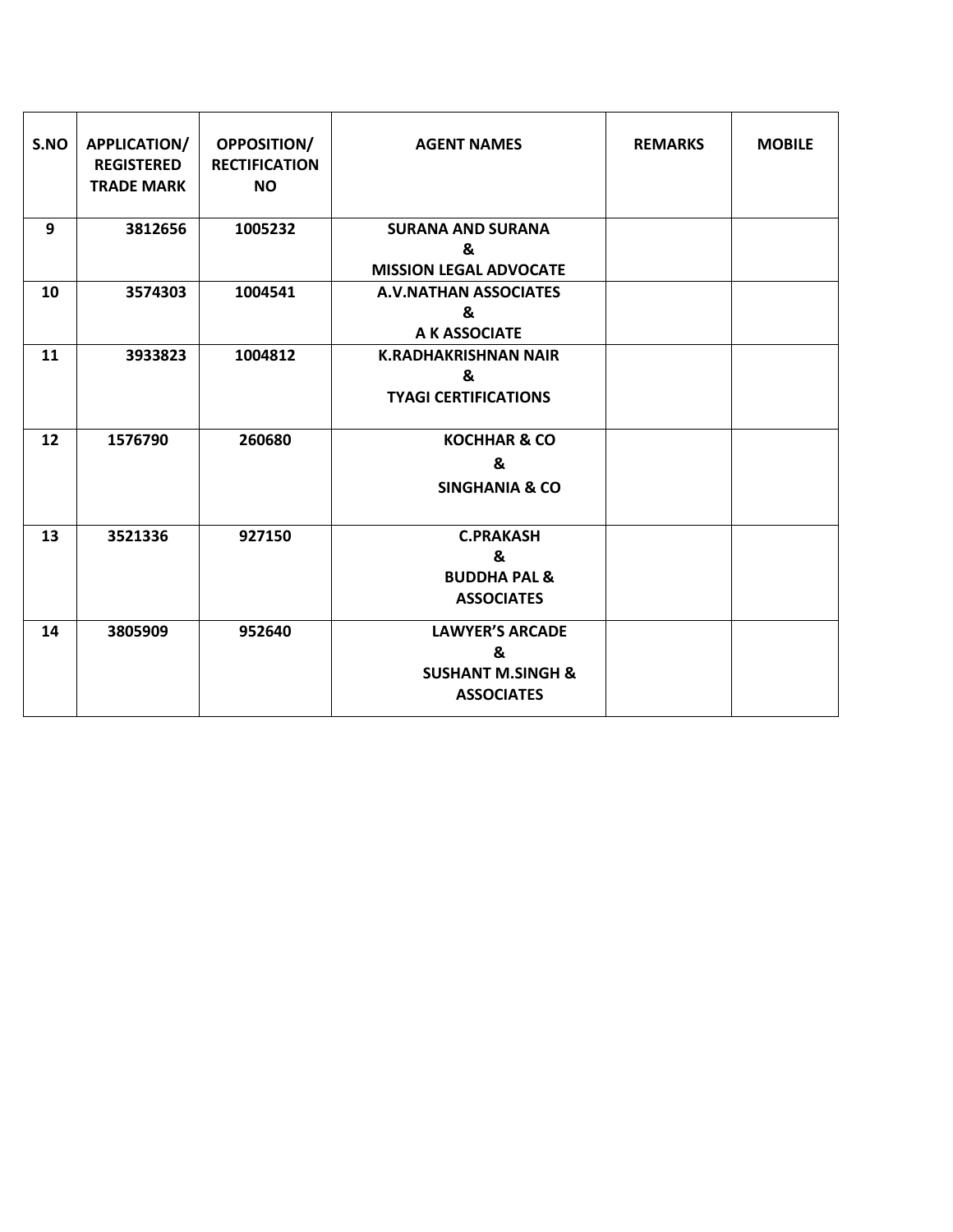



 **No. TOP/ Government of India Trade Marks Registry IP Building, GST Road, Guindy, Chennai - 600 032. MAIN HEARING FOR THE MONTH OF March -2022 HEARING DATED 14/03/2022**

| S.NO | <b>APPLICATION/</b><br><b>REGISTERED</b><br><b>TRADE MARK</b><br><b>NO</b> | <b>OPPOSITION/</b><br><b>RECTIFICATION</b><br>ΝO | <b>AGENT NAMES</b>  | <b>REMARKS</b> | <b>MOBILE</b> |
|------|----------------------------------------------------------------------------|--------------------------------------------------|---------------------|----------------|---------------|
| 1    | 872870                                                                     | 136097                                           | A.V.SUNDARESH<br>&  |                |               |
|      |                                                                            |                                                  | <b>HEMANT SINGH</b> |                |               |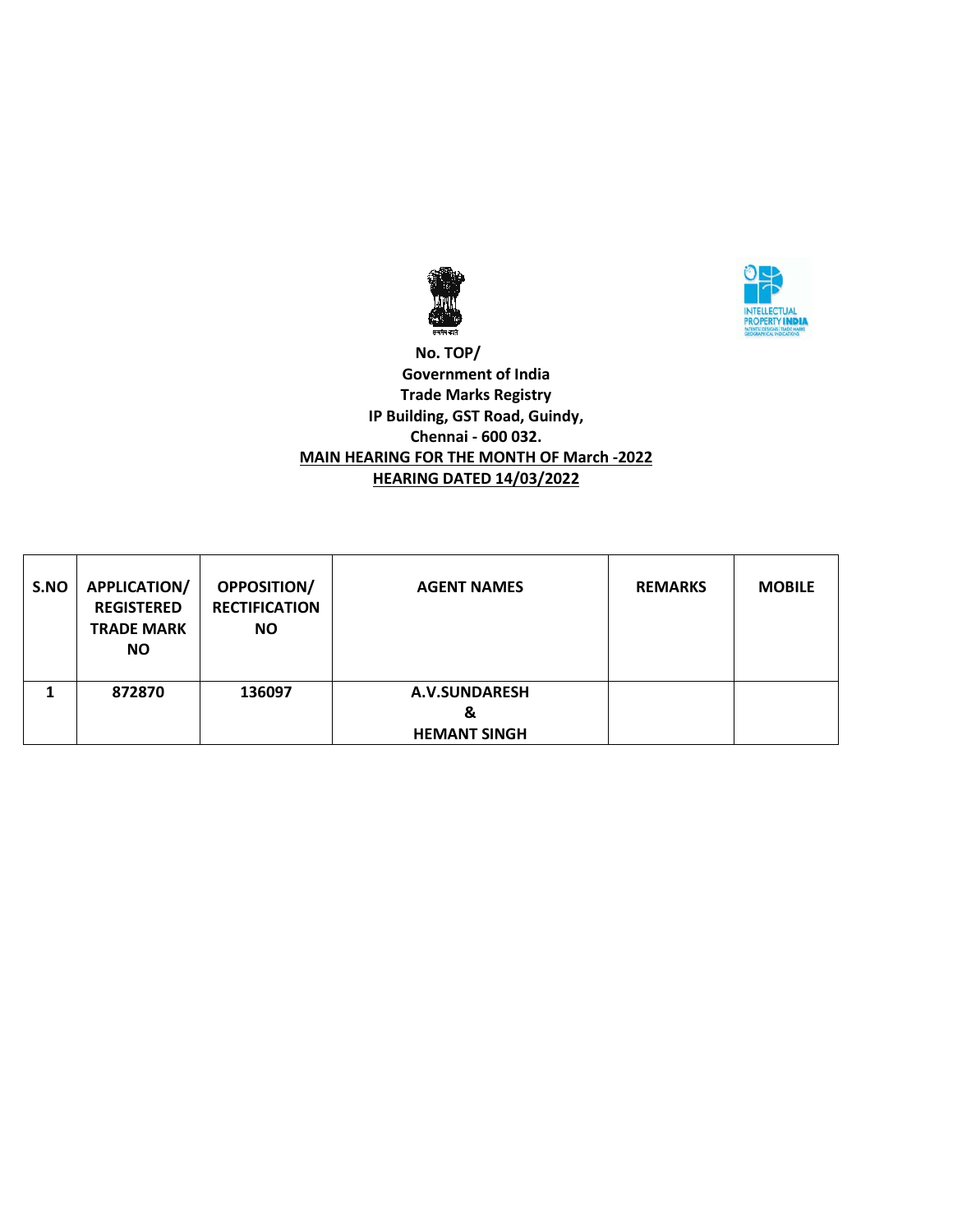



# **No. TOP/ Government of India Trade Marks Registry IP Building, GST Road, Guindy, Chennai - 600 032. OPPOSITION HEARING (TM-5-DELAY, TM-6 DELAY, RULE 45(1) DELAY, RULE 45(1) NOT FILED, RULE 46(1) DELAY, RULE 46(1) NOT FILED & REVIEW PETITION FOR THE MONTH OF MARCH 2022 HEARING DATED 14/03/2022**

| S.NO                    | <b>APPLICATION/</b><br><b>REGISTERED</b><br><b>TRADE MARK</b><br><b>NO</b> | <b>OPPOSITION/</b><br><b>RECTIFICATION</b><br><b>NO</b> | <b>AGENT NAMES</b>                                                                                                       | <b>REMARKS</b> | <b>MOBILE</b> |
|-------------------------|----------------------------------------------------------------------------|---------------------------------------------------------|--------------------------------------------------------------------------------------------------------------------------|----------------|---------------|
| $\mathbf{1}$            | 4097261                                                                    | 997680                                                  | <b>M.P.REKHA</b><br>&<br><b>TABLETS</b>                                                                                  |                |               |
| $\overline{2}$          | 3563336                                                                    | 997367                                                  | <b>KHAITAN &amp; CO., LLP</b><br>&<br>K.G.MAHESHWARI AND ASSOCIATES                                                      |                |               |
| $\overline{\mathbf{3}}$ | 4048642                                                                    | 997243                                                  | <b>MANJULA ALETI-COMPANY</b><br><b>SECRETARY</b><br>$\boldsymbol{\mathsf{R}}$<br><b>SUSHANT M.SINGH &amp; ASSOCIATES</b> |                |               |
| 4                       | 4089713                                                                    | 997363                                                  | <b>MOHAMMED HUSSAIN S.</b><br>&<br><b>REMFRY &amp; SAGAR</b>                                                             |                |               |
| 5                       | 4092430                                                                    | 996408                                                  | <b>MSN LABORATORIES PVT LTD</b><br>&<br><b>MAPRA LABORATORIES PVT LTD</b>                                                |                |               |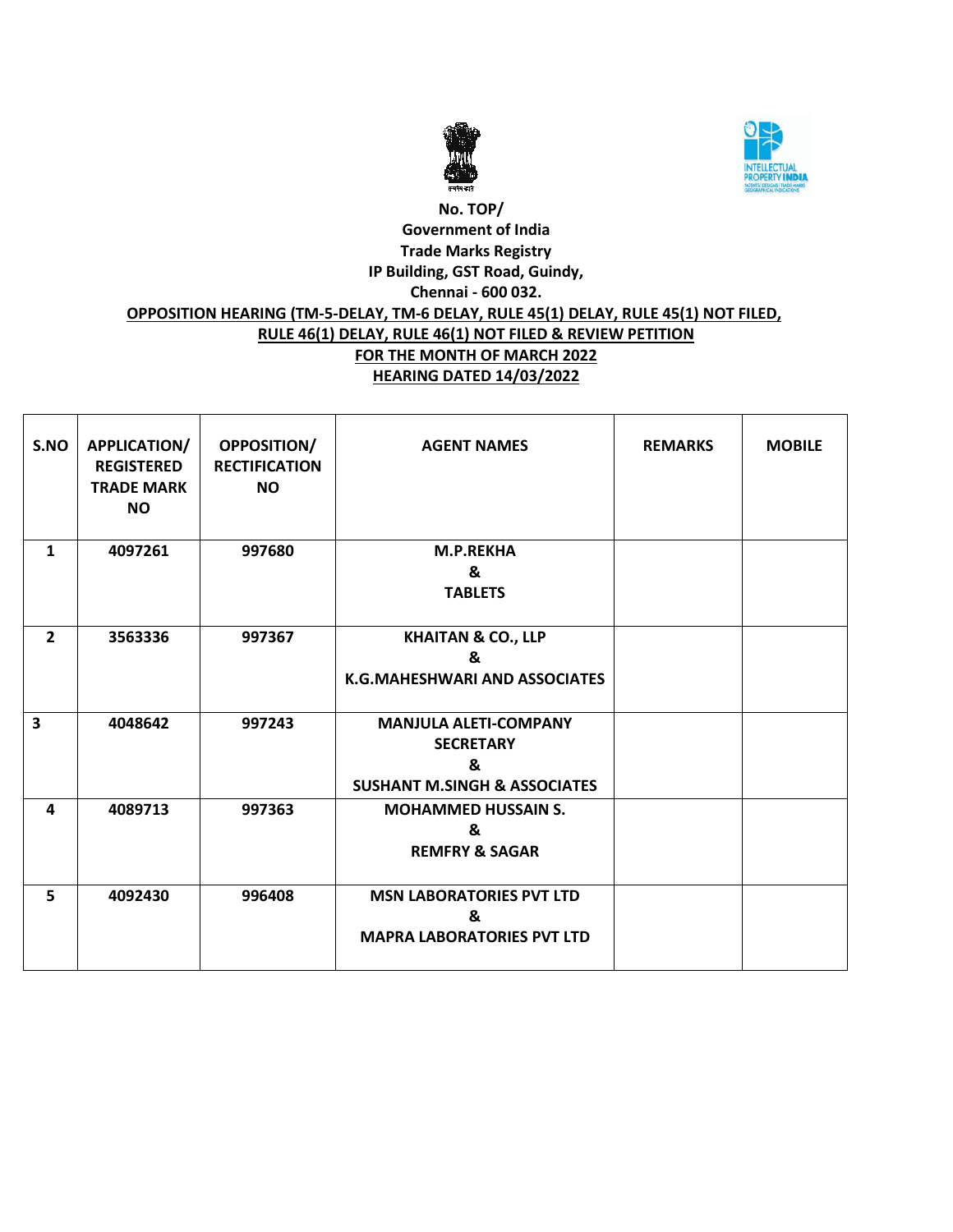| S.NO           | <b>APPLICATION/</b><br><b>REGISTERED</b><br><b>TRADE MARK</b><br><b>NO</b> | <b>OPPOSITION/</b><br><b>RECTIFICATIO</b><br>N<br><b>NO</b> | <b>AGENT NAMES</b>                                                               | <b>REMARKS</b> | <b>MOBILE</b> |
|----------------|----------------------------------------------------------------------------|-------------------------------------------------------------|----------------------------------------------------------------------------------|----------------|---------------|
| 6              | 3548716                                                                    | 996775                                                      | <b>KHAITAN &amp; CO</b><br>&<br>K.G.MAHESHWARI AND ASSOCIATES                    |                |               |
| $\overline{7}$ | 4138860                                                                    | 996632                                                      | <b>SUBASH CHANDRA</b><br>&<br><b>R.V.R.ASSOCIATES</b>                            |                |               |
| 8              | 4138861                                                                    | 996631                                                      | <b>SUBASH CHANDRA</b><br>&<br><b>R.V.R.ASSOCIATES</b>                            |                |               |
| 9              | 3548717                                                                    | 996776                                                      | <b>KHAITAN &amp; CO</b><br>&<br>K.G.MAHESHWARI AND ASSOCIATES                    |                |               |
| 10             | 4090510                                                                    | 998456                                                      | <b>LAW SOLUTIONS</b><br>&<br><b>KAYSER AND COMPANY</b>                           |                |               |
| 11             | 3471816                                                                    | 998491                                                      | <b>V.BALAKRISHNAN</b><br>&<br><b>SUSHANT M.SINGH &amp; ASSOCIATES</b>            |                |               |
| 12             | 3487121                                                                    | 998381                                                      | <b>ANIL KUMAR</b><br>&<br><b>SUN PHARMACEUTICAL INDUSTRIES</b><br><b>LIMITED</b> |                |               |
| 13             | 4047353                                                                    | 997634                                                      | <b>VANCHINATHAN</b><br>&<br><b>ARISTO PHARMACEUTICALS PVT LTD</b>                |                |               |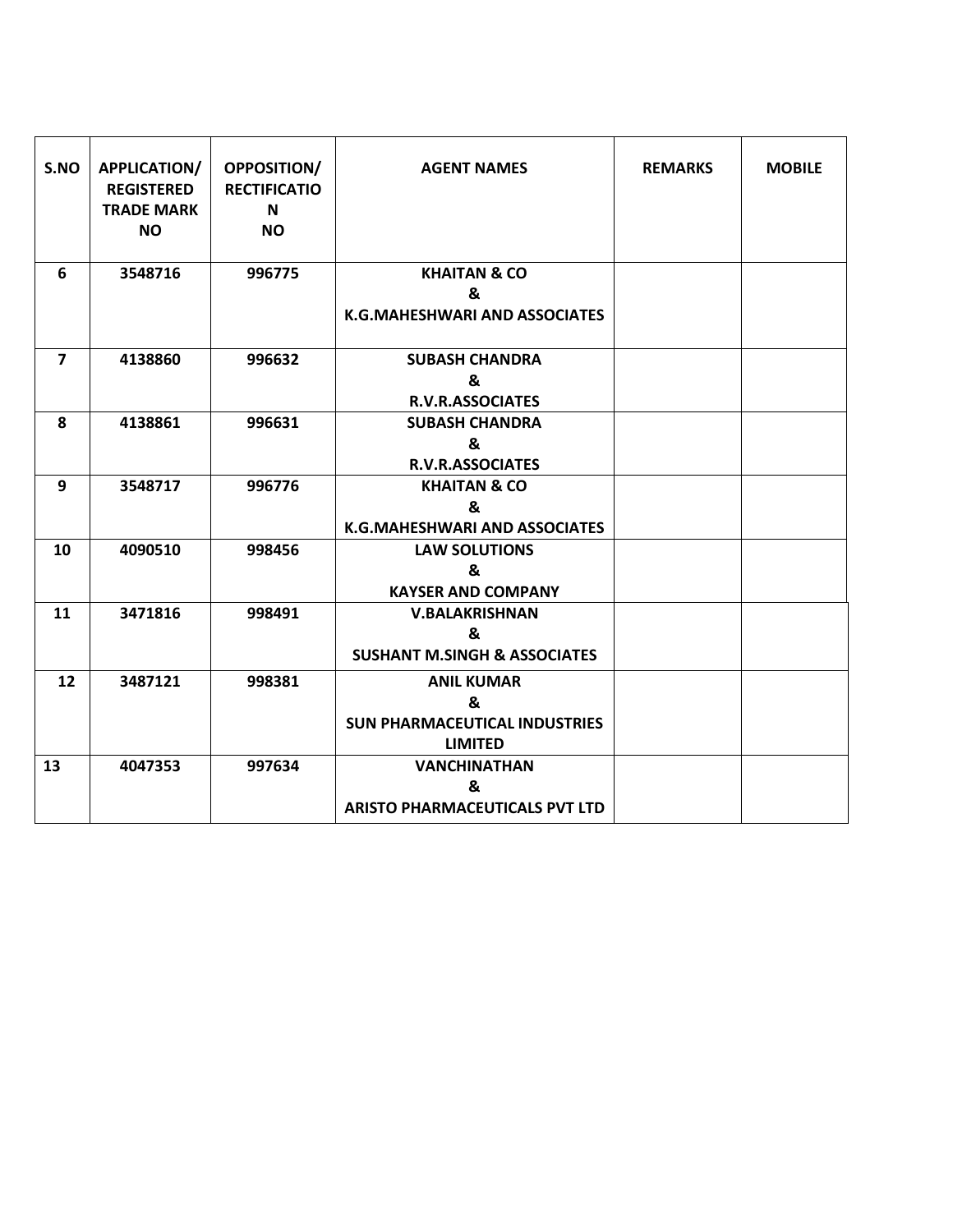



### **No. TOP/ Government of India Trade Marks Registry IP Building, GST Road, Guindy, Chennai - 600 032. OPPOSITION HEARING (TM-5-DELAY, TM-6 DELAY, RULE 45(1) DELAY, RULE 45(1) NOT FILED, RULE 46(1) DELAY, RULE 46(1) NOT FILED & REVIEW PETITION FOR THE MONTH OF MARCH -2022 HEARING DATED 15/03/2022**

|                         |                     | OPPOSITION/         |                                         |                |               |
|-------------------------|---------------------|---------------------|-----------------------------------------|----------------|---------------|
| S.NO                    | <b>APPLICATION/</b> | <b>RECTIFICATIO</b> | <b>AGENT NAMES</b>                      | <b>REMARKS</b> | <b>MOBILE</b> |
|                         | <b>REGISTERED</b>   | N                   |                                         |                |               |
|                         | <b>TRADE MARK</b>   | <b>NO</b>           |                                         |                |               |
|                         | <b>NO</b>           |                     |                                         |                |               |
|                         |                     |                     |                                         |                |               |
| 1                       | 3774929             | 995553              | <b>VANCHINATHAN</b>                     |                |               |
|                         |                     |                     | &                                       |                |               |
|                         |                     |                     | <b>V.P.BIMALDAS ADVOCATE</b>            |                |               |
| $\overline{2}$          | 4043990             | 987661              | <b>ALMT LEGAL</b>                       |                |               |
|                         |                     |                     | &                                       |                |               |
|                         |                     |                     | <b>MADAMSER &amp; CO</b>                |                |               |
| 3                       | 4043988             | 987662              | <b>ALMT LEGAL</b>                       |                |               |
|                         |                     |                     | &                                       |                |               |
|                         |                     |                     | <b>MADAMSER &amp; CO</b>                |                |               |
| $\overline{\mathbf{A}}$ | 3424005             | 987628              | <b>BUSINESS TRACK</b>                   |                |               |
|                         |                     |                     | &                                       |                |               |
|                         |                     |                     | <b>SUSHANT M.SINGH &amp; ASSOCIATES</b> |                |               |
| 5                       | 4043986             | 987659              | <b>ALMT LEGAL</b>                       |                |               |
|                         |                     |                     | &                                       |                |               |
|                         |                     |                     | <b>MADAMSER &amp; CO</b>                |                |               |
| 6                       | 2882066             | 1005390             | <b>I.AROKIASAMY</b>                     |                |               |
|                         |                     |                     | &                                       |                |               |
|                         |                     |                     | <b>L.R.SWAMI CO</b>                     |                |               |
|                         |                     |                     |                                         |                |               |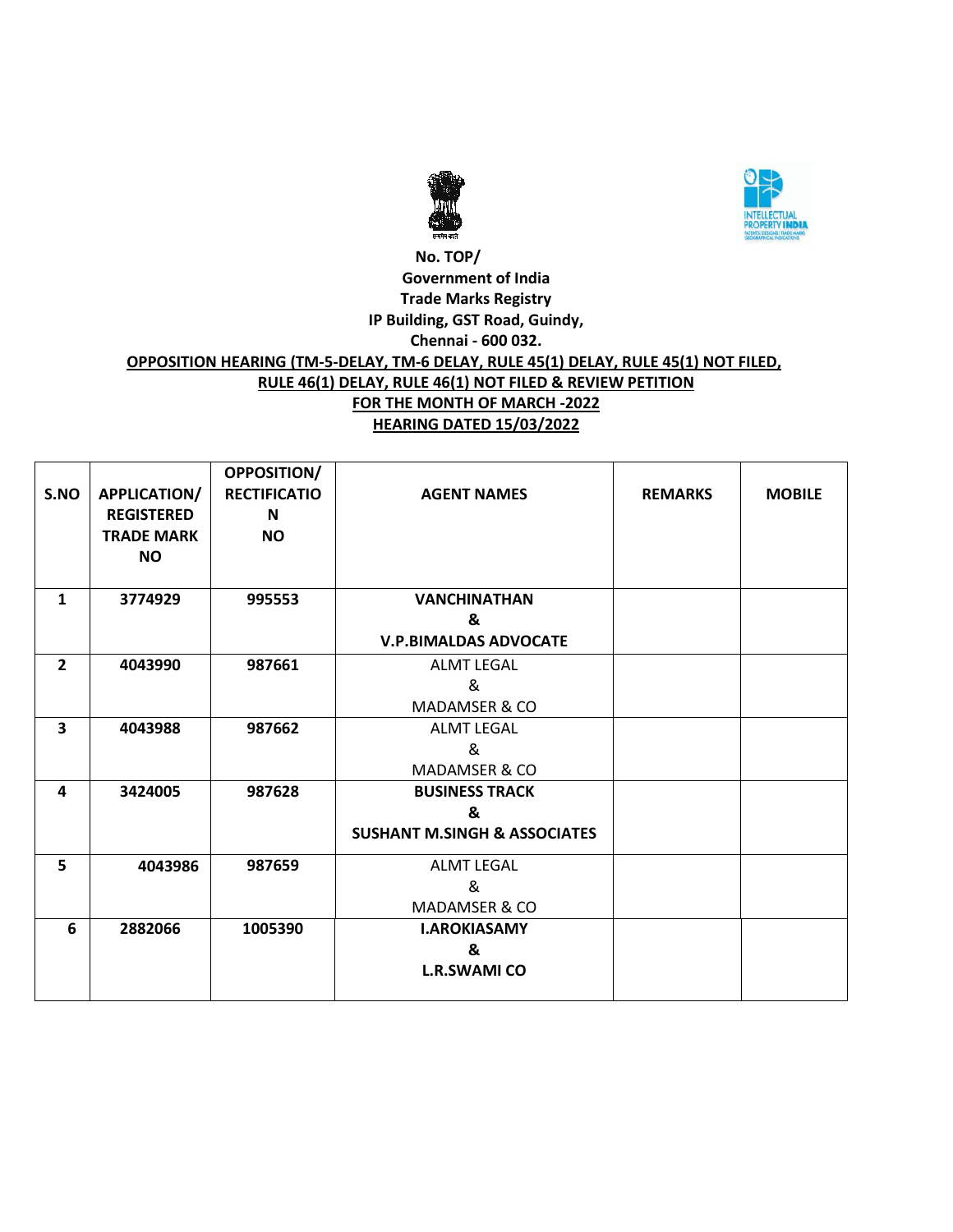|                |                     | <b>OPPOSITION/</b>   |                                   |                |               |
|----------------|---------------------|----------------------|-----------------------------------|----------------|---------------|
| S.NO           | <b>APPLICATION/</b> | <b>RECTIFICATION</b> | <b>AGENT NAMES</b>                | <b>REMARKS</b> | <b>MOBILE</b> |
|                | <b>REGISTERED</b>   | <b>NO</b>            |                                   |                |               |
|                | <b>TRADE MARK</b>   |                      |                                   |                |               |
|                | <b>NO</b>           |                      |                                   |                |               |
|                |                     |                      |                                   |                |               |
| $\overline{7}$ | 2882066             | 1005389              | <b>I.AROKIASAMY</b>               |                |               |
|                |                     |                      | &                                 |                |               |
|                |                     |                      | <b>L.R.SWAMI CO</b>               |                |               |
| 8              | 2882066             | 1005434              | <b>I.AROKIASAMY</b>               |                |               |
|                |                     |                      | &                                 |                |               |
|                |                     |                      | <b>L.R.SWAMI CO</b>               |                |               |
| 9              | 4057375             | 1007808              | <b>VANCHINATHAN</b>               |                |               |
|                |                     |                      | &                                 |                |               |
|                |                     |                      | <b>UNIVERSAL LEGAL</b>            |                |               |
| 10             | 3000671             | 964280               | <b>IPR LAW ASSOCIATES</b>         |                |               |
|                |                     |                      | &                                 |                |               |
|                |                     |                      | <b>BIZBRINY</b>                   |                |               |
| 11             | 3512351             | 996256               | <b>ANITA THOMAS</b>               |                |               |
|                |                     |                      | &                                 |                |               |
|                |                     |                      | <b>VISHESH AND ASSOCIATES</b>     |                |               |
| 12             | 3762209             | 997609               | <b>LEGACY PARTNERS</b>            |                |               |
|                |                     |                      | &                                 |                |               |
|                |                     |                      | V.P.BIMALDAS, ADVOCATE            |                |               |
| 13             | 3066877             | 955946               | <b>R.SATHISHKUMAR &amp;</b>       |                |               |
|                |                     |                      | A.K.RAJARAMAN                     |                |               |
|                |                     |                      | &                                 |                |               |
|                |                     |                      | <b>S.R.RAGHUVIR</b>               |                |               |
| 14             | 2802982             | 957651               | <b>A.K.RAJARAMAN &amp; AARTHI</b> |                |               |
|                |                     |                      | &                                 |                |               |
|                |                     |                      | <b>TANYA KAPOOR</b>               |                |               |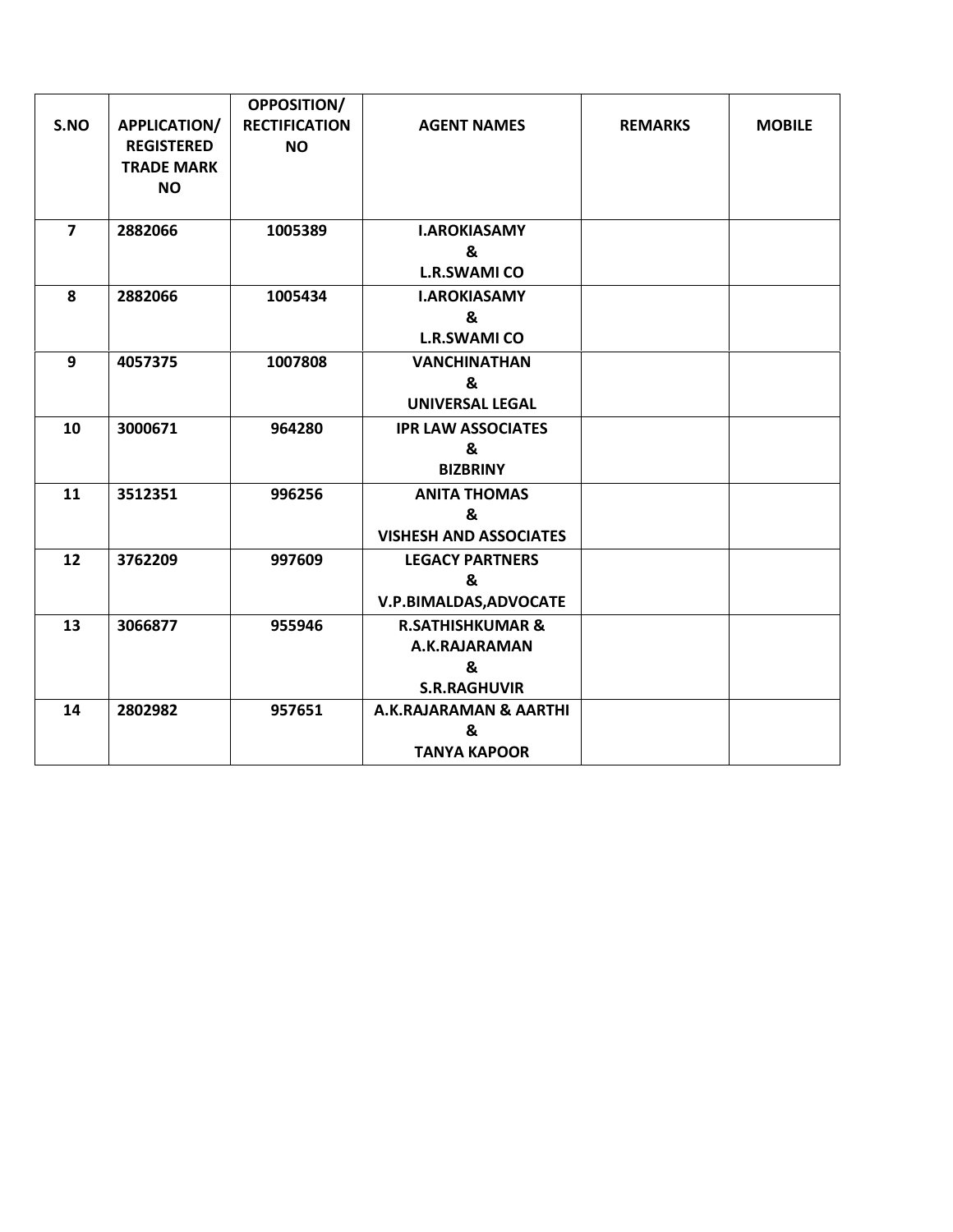



### **No. TOP/ Government of India Trade Marks Registry IP Building, GST Road, Guindy, Chennai - 600 032.**

#### **OPPOSITION HEARING (TM-5-DELAY, TM-6 DELAY, RULE 45(1) DELAY, RULE 45(1) NOT FILED, RULE 46(1) DELAY, RULE 46(1) NOT FILED & REVIEW PETITION FOR THE MONTH OF MARCH -2022 HEARING DATED 16/03/2022**

| S.NO                    | <b>APPLICATION/</b><br><b>REGISTERED TRADE</b><br><b>MARK</b><br><b>NO</b> | <b>OPPOSITION/</b><br><b>RECTIFICATION</b><br><b>NO</b> | <b>AGENT NAMES</b>                                             | <b>REMARKS</b> | <b>MOBILE</b> |
|-------------------------|----------------------------------------------------------------------------|---------------------------------------------------------|----------------------------------------------------------------|----------------|---------------|
| 1                       | 1534719                                                                    | 738688                                                  | <b>LALL &amp; SETHI</b><br>&<br><b>KSR &amp; CO</b>            |                |               |
| $\overline{2}$          | 900939                                                                     | 726369                                                  | <b>KHODAY BREWERIES LIMITED</b><br>&<br><b>ANAND AND ANAND</b> |                |               |
| $\overline{\mathbf{3}}$ | 2508916                                                                    | 883389                                                  | <b>MADHUSUDAN PUTTA</b><br>&<br><b>CHARAK PHARMA PVT LTD</b>   |                |               |
| 4                       | 2446101                                                                    | 862010                                                  | <b>MOHAN ASSOCIATES</b><br>&<br><b>LALII ADVOCATES</b>         |                |               |
| 5                       | 2446101                                                                    | 862012                                                  | <b>MOHAN ASSOCIATES</b><br>&<br><b>LALJI ADVOCATES</b>         |                |               |
| 6                       | 2446101                                                                    | 862013                                                  | <b>MOHAN ASSOCIATES</b><br>&<br><b>LALJI ADVOCATES</b>         |                |               |
| $\overline{7}$          | 2446101                                                                    | 862014                                                  | <b>MOHAN ASSOCIATES</b><br>&<br><b>LALII ADVOCATES</b>         |                |               |
| 8                       | 2987723                                                                    | 869266                                                  | A K ASSOCIATES<br>&<br><b>GAUTAM PANCHAL</b>                   |                |               |